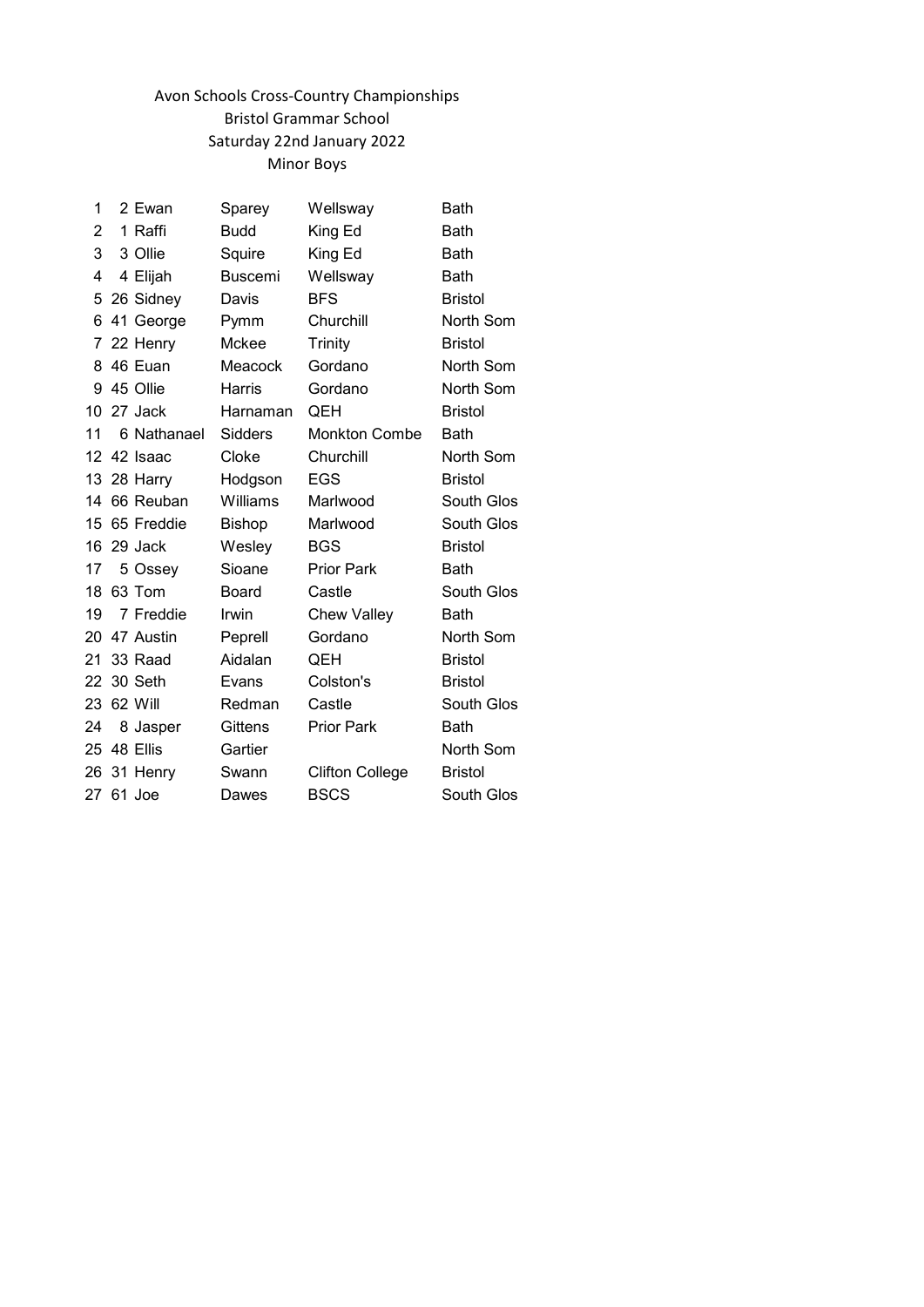# Avon Schools Cross-Country Championships Bristol Grammar School Saturday 22nd January 2022 Junior Boys

| 1  | 41 Ben      | Collins          | Clevedon               | North Som      | 00:11:47 |
|----|-------------|------------------|------------------------|----------------|----------|
| 2  | 1 Charlie   | Haines           | Kingswood              | <b>Bath</b>    | 00:11:51 |
| 3  | 42 Joe      | Finch            | Clevedon               | North Som      | 00:11:53 |
| 4  | 21 Reuben   | Wadey            | <b>BGS</b>             | <b>Bristol</b> | 00:12:12 |
| 5  | 2 Stanley   | Wyatt            | Ralph Allen            | <b>Bath</b>    | 00:12:24 |
| 6  | 3 Jacob     | Fleming          | <b>Monkton Combe</b>   | <b>Bath</b>    | 00:12:25 |
| 7  | 44 Logan    | Harvey           | Worle                  | North Som      | 00:12:25 |
| 8  | 8 Oliver    | Aldred           | Somervale              | <b>Bath</b>    | 00:12:26 |
| 9  | 23 Freddie  | Saunders         | <b>RGS</b>             | <b>Bristol</b> | 00:12:26 |
| 10 | 30 Daniel   | Pemble           | <b>CHS</b>             | <b>Bristol</b> | 00:12:27 |
| 11 | 26 Hartley  | Colbourne-Browne | <b>BGS</b>             | <b>Bristol</b> | 00:12:28 |
|    | 12 46 Leo   | Darlington       | Clevedon               | North Som      | 00:12:28 |
| 13 | 10 Ferdi    | Goddard          | Kingswood              | <b>Bath</b>    | 00:12:33 |
| 14 | 4 Charlie   | Lloyd Bostock    | <b>Beechen Cliff</b>   | <b>Bath</b>    | 00:12:37 |
| 15 | 45 Will     | Lacey            | <b>Backwell</b>        | North Som      |          |
| 16 | 28 Oisin    | O'Hallaran       | <b>RGS</b>             | <b>Bristol</b> |          |
| 17 | 67 Tom      | Cummins          | <b>Chipping Sod</b>    | South Glos     |          |
|    | 18 24 Alex  | Auton-Green      | <b>RGS</b>             | <b>Bristol</b> |          |
| 19 | 25 Augustin | Downing          | QEH                    | <b>Bristol</b> |          |
| 20 | 7 Sean      | Markey           | Writhlington           | <b>Bath</b>    |          |
| 21 | 70 Max      | Mcinstry         | Mangotsfield           | South Glos     |          |
|    | 22 48       |                  |                        | North Som      |          |
| 23 | 27 Will     | Jephcott         | <b>Clifton College</b> | <b>Bristol</b> |          |
| 24 | 9 Theo      | Hull             | <b>Prior Park</b>      | <b>Bath</b>    |          |
| 25 | 6 Rhys      | Goodman          | <b>Monkton Combe</b>   | <b>Bath</b>    |          |
| 26 | 31 Joseph   | Cooke            | <b>RGS</b>             | <b>Bristol</b> |          |
| 27 | 5 Theo      | Eugster          | Kinswood               | <b>Bath</b>    |          |
| 28 | 62 Saxon    | Austin           | Castle                 | South Glos     |          |
| 29 | 63 Logan    | <b>Briggs</b>    | <b>Brimsham Green</b>  | South Glos     |          |
| 30 | 69 Louis    | Billington       | Winterbourne           | South Glos     |          |
| 31 | 65 Oliver   | <b>Tucker</b>    | Mangotsfield           | South Glos     |          |
| 32 | Sylvain     | Didey            | Winterbourne           |                |          |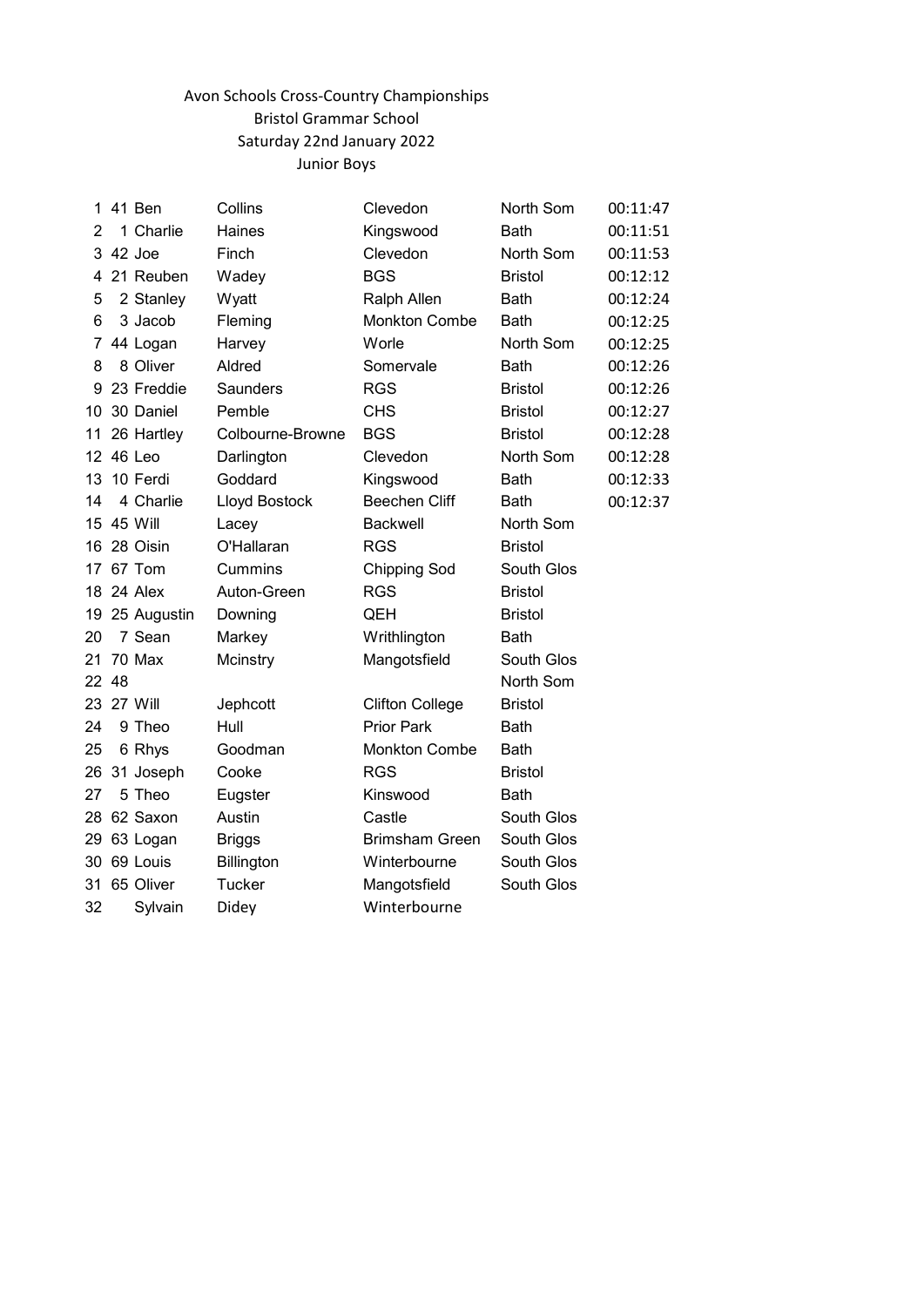# Avon Schools Cross-Country Championships Bristol Grammar School Saturday 22nd January 2022 Intermediate Boys

| 1   | 41 Sam        | Holloway        | Clevedon      | North Som      | 00:17:18 |
|-----|---------------|-----------------|---------------|----------------|----------|
|     | 2 21 Ishmael  | <b>Bradley</b>  | <b>APS</b>    | <b>Bristol</b> | 00:17:24 |
|     | 3 68 Akira    | <b>Bees</b>     | Chipping Sod  | South Glos     | 00:17:58 |
|     | 4 42 Herbie   | Cooksley        | Churchill     | North Som      | 00:18:07 |
| 5 I | Joe           | Markey          | Writhlington  | Bath           | 00:18:10 |
| 6   | 23 Vijay      | <b>Bikrania</b> | <b>APS</b>    | <b>Bristol</b> | 00:18:13 |
|     | 7 24 Murray   | Pearson         | Colstons      | <b>Bristol</b> | 00:18:31 |
|     | 8 22 Nick     | Pestell         | <b>BGS</b>    | <b>Bristol</b> | 00:18:47 |
| 9   | 63 Thomas     | Darton          | Castle        | South Glos     | 00:19:04 |
| 10  | 30 Ollie      | Draper          | <b>BGS</b>    | <b>Bristol</b> | 00:19:10 |
| 11  | 2 Jasper      | Cox             | St. Gregory's | Bath           |          |
| 12  | 3 Alex        | Hearn           | King Edwards  | <b>Bath</b>    |          |
|     | 13 45 Alex    | <b>Buro</b>     | Sidcot        | North Som      |          |
|     | 14 26 Josh    | Smith           | Colstons      | <b>Bristol</b> |          |
|     | 15 46 Paddy   | <b>Hipkiss</b>  | Clevedon      | North Som      |          |
|     | 16 70 George  | Peacock         | Marlwood      | South Glos     |          |
|     | 17 43 Elliot  | Jeston          | Gordano       | North Som      |          |
|     | 18 44 Jacob   | Forsbrook       | Priory        | North Som      |          |
| 19  | 50 Rohan      | Conroy          | Churchill     | North Som      |          |
|     | 20 31 Sam     | Huckett         | <b>BFS</b>    | <b>Bristol</b> |          |
| 21  | 71 Oliver     | Vercoe          | Castle        | South Glos     |          |
|     | 22 65 Jack    | Foster          | Castle        | South Glos     |          |
|     | 23 61 Daniel  | Harrod          | Castle        | South Glos     |          |
|     | 24 47 Joe     | Sandiford       | Sidcot        | North Som      |          |
|     | 25 28 Ollie   | Robertson-Kurd  | <b>RGS</b>    | <b>Bristol</b> |          |
| 26  | 6 Dan         | Woodward        | Kingswood     | <b>Bath</b>    |          |
|     | 27 64 Tomek   | Czerepinski     | <b>BSCS</b>   | South Glos     |          |
|     | 28 67 Matthew | <b>Bradbury</b> |               | South Glos     |          |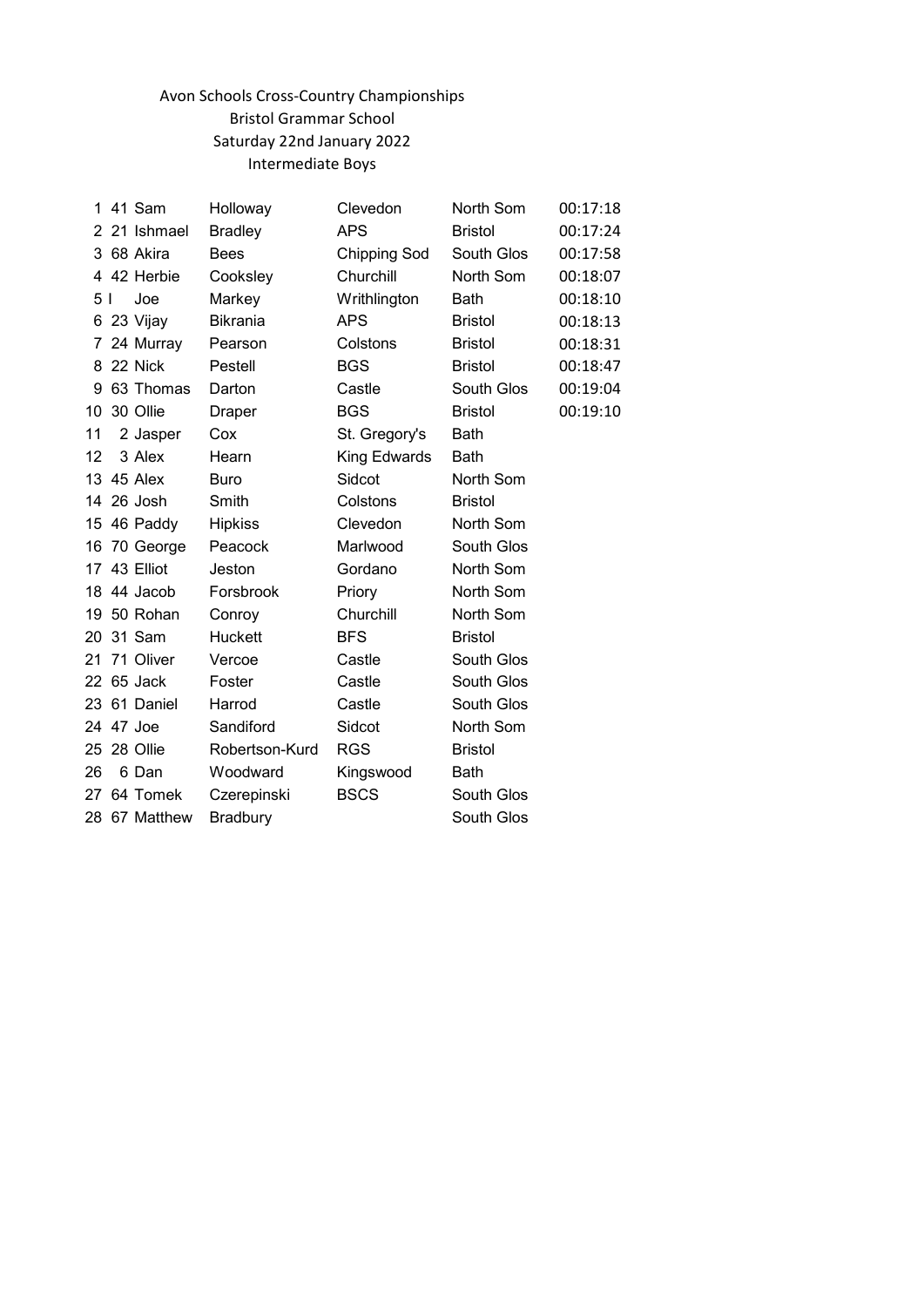# Avon Schools Cross-Country Championships Bristol Grammar School Saturday 22nd January 2022 Senior Boys

| 1. | 33 Artie       | Savage-Swaine  | Colston's              | <b>Bristol</b> | 24:59 |
|----|----------------|----------------|------------------------|----------------|-------|
|    | 2 23 Finn      | Goodhew        | <b>RGS</b>             | <b>Bristol</b> | 25:32 |
| 3  | 1 Joe          | Milton         | <b>Beechen Cliff</b>   | Bath           | 26:10 |
| 4  | 21 Steve       | Kerfoot        | <b>St Brendans</b>     | <b>Bristol</b> | 26:48 |
|    | 5 22 Rufus     | Thomas         | QEH                    | <b>Bristol</b> | 27:07 |
| 6  | 2 Lawrence     | Martindale     | Beechen Cliff          | Bath           | 27:29 |
|    | 7 24 Alexander | Wilson         | QEH                    | <b>Bristol</b> | 27:37 |
| 8  | 6 Charles      | Hall           | <b>Prior Park</b>      | Bath           | 27:41 |
| 9  | 41 Harry       | Sinclair       | <b>Backwell</b>        | North Som      | 27:49 |
|    | 10 30 Sulaiman | Aslam          | <b>RGS</b>             | <b>Bristol</b> | 27:57 |
| 11 | 3 Tom          | Ellis-Ricketts | <b>Monkton Combe</b>   | <b>Bath</b>    |       |
|    | 12 25 Jonathan | Ambler         | <b>Clifton College</b> | <b>Bristol</b> |       |
|    | 13 31 Joseph   | Hull           | <b>BGS</b>             | <b>Bristol</b> |       |
| 14 | 5 Rowan        | Smith          | <b>Monkton Combe</b>   | Bath           |       |
|    | 15 27 Phillip  | Clarke         | <b>Clifton College</b> | <b>Bristol</b> |       |
|    | 16 26 Matty    | Scarratt-Joles | Clifton High           | <b>Bristol</b> |       |
| 17 | 9 Aiden        | Oscroft        | Wellsway               | Bath           |       |
|    | 18 28 Ismail   | Rashid         | BGS                    | <b>Bristol</b> |       |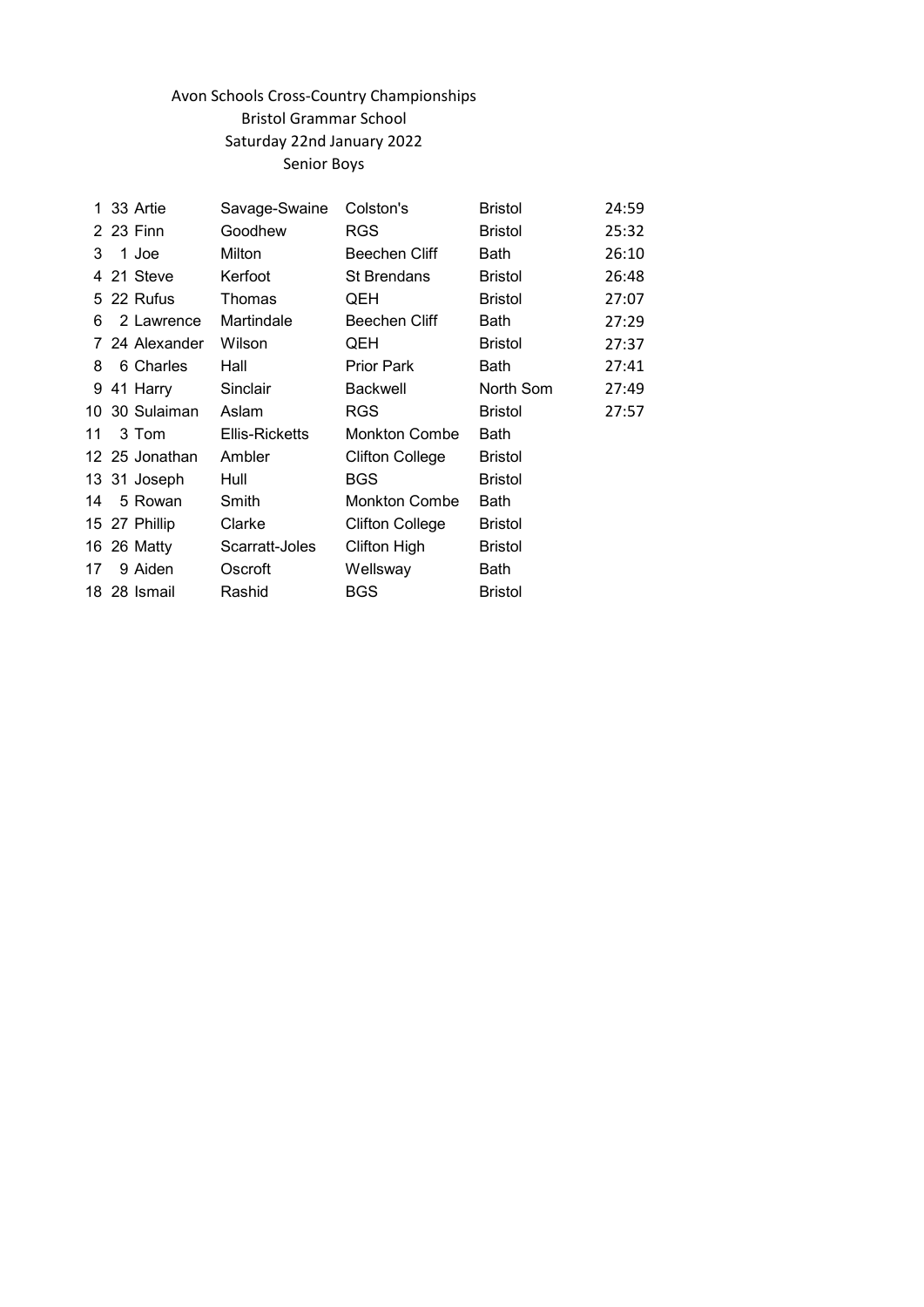### Avon Schools Cross-Country Championships Bristol Grammar School Saturday 22nd January 2022 Minor Girls

| 1  | 41 Heidi      | Martineau                        | St Kath's              | North Som      |
|----|---------------|----------------------------------|------------------------|----------------|
| 2  | 1 Polly       | Pennicott                        | Hayesfield             | <b>Bath</b>    |
|    | 3 44 Heidi    | Duncan                           | Gordano                | North Som      |
|    | 4 23 Leila    | Huckett                          | <b>BFS</b>             | <b>Bristol</b> |
|    | 5 21 Caitlin  | White                            | <b>Clifton College</b> | <b>Bristol</b> |
|    | 6 24 Tilly    | Coomber                          | <b>Clifton College</b> | <b>Bristol</b> |
|    | 7 25 Grace    | Rickards                         | <b>Clifton College</b> | <b>Bristol</b> |
|    | 8 22 Mairi    | <b>Carver Brown</b>              | <b>Trinity</b>         | <b>Bristol</b> |
|    | 9 61 Millie   | Pope                             | <b>WIA</b>             | South Glos     |
|    | 10 45 Bethany | Duncan                           | Gordano                | North Som      |
|    | 11 42 Maisie  | Pymm                             | Churchill              | North Som      |
|    | 12 27 India   | Kandavanam-Lovel Clifton College |                        | <b>Bristol</b> |
|    | 13 46 Olive   | Leaney                           | Churchill              | North Som      |
|    | 14 28 Lilia   | Beazley-Long                     | <b>BFS</b>             | <b>Bristol</b> |
| 15 | 5 Imogen      | Davies                           | <b>Prior Park</b>      | Bath           |
|    | 16 48 Immy    | Urch                             | Sidcot                 | North Som      |
|    | 17 43 Isobel  | Hadwin                           | <b>Backwell</b>        | North Som      |
|    | 18 30 Winnie  | <b>Barrett</b>                   | <b>BFS</b>             | <b>Bristol</b> |
| 19 | 2 Pepper      | Woods                            | Royal High             | <b>Bath</b>    |
| 20 | 6 Juliette    | Sidders                          | <b>Monkton Combe</b>   | <b>Bath</b>    |
|    | 21 47 Sofia   | Carter                           | <b>Backwell</b>        | North Som      |
|    | 22 26 Elso    | Ealsh                            | Montpellier High       | <b>Bristol</b> |
|    | 23 65 Kacey   | Hunter                           | Castle                 | South Glos     |
|    | 24 29 Eloise  | Kenyon                           | <b>Clifton College</b> | <b>Bristol</b> |
| 25 | 62 Abi        | Gregg                            | <b>BSCS</b>            | South Glos     |
| 26 | 7 Millie      | Scott                            | Royal High             | <b>Bath</b>    |
| 27 | 3 Mala        | Caswell                          | Raph Allen             | Bath           |
| 28 | 64 Lyla       | Grice                            | <b>WIA</b>             | South Glos     |
| 29 | 69 Naomi      | Whither-Allsop                   | <b>Brimsham</b>        | South Glos     |
| 30 | 8 India       | Murry                            | <b>Prior Park</b>      | <b>Bath</b>    |
| 31 | 68 Esme       | Smye                             | <b>WIA</b>             | South Glos     |
|    | 32 70 Tilly   | Dudley                           | <b>WIA</b>             | South Glos     |
|    | 33 74 Jasmine | Holmes                           | <b>CCS</b>             | South Glos     |
|    | 34 67 Lauren  | Yapp                             | <b>BSCS</b>            | South Glos     |
| 35 | 75 Maisie     | Porter                           | <b>WIA</b>             | South Glos     |
| 36 | 32 Ruby       | Spiterl                          | <b>BGS</b>             | <b>Bristol</b> |
| 37 | 9 Leila       | Mitchell                         | Oldfield               | <b>Bath</b>    |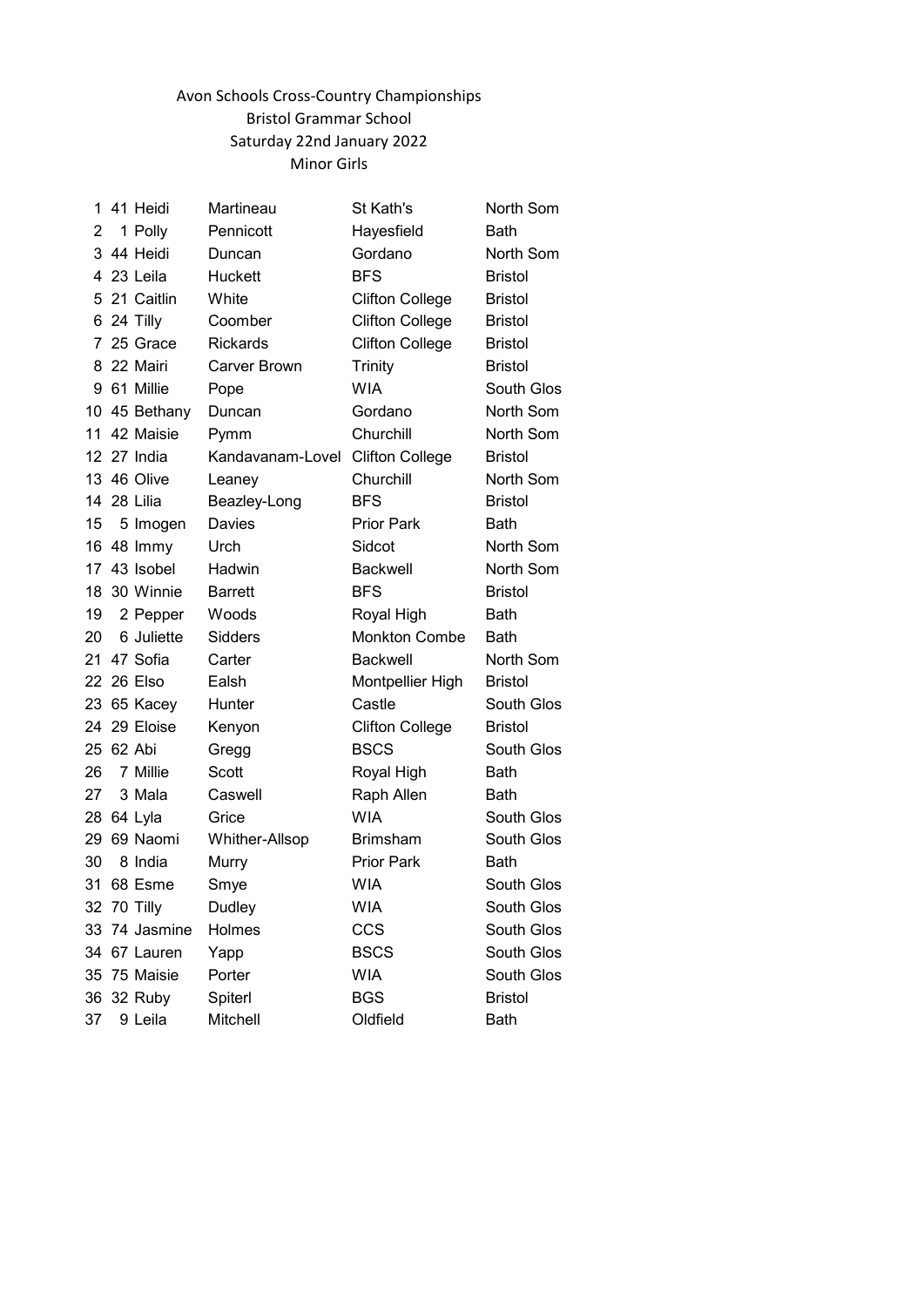# Avon Schools Cross-Country Championships Bristol Grammar School Saturday 22nd January 2022 Junior Girls

| 1   |             | 21 Estelle    | Lowe                   | <b>RGS</b>             | <b>Bristol</b> | 00:08:55 |
|-----|-------------|---------------|------------------------|------------------------|----------------|----------|
| 2   |             | 1 Holly       | Sanigar                | Wellsway               | <b>Bath</b>    | 00:09:31 |
| 3   |             | 24 Gabriela   | <b>Ritter-Sherratt</b> | <b>City Academy</b>    | <b>Bristol</b> | 00:09:37 |
|     |             | 4 25 Felicity | Lowe                   | <b>RGS</b>             | <b>Bristol</b> | 00:09:39 |
| 5   |             | 23 Emma       | Wolfendon              | <b>BGS</b>             | <b>Bristol</b> | 00:09:42 |
| 6   |             | 5 Isla        | Game                   | <b>Monkton Combe</b>   | <b>Bath</b>    | 00:09:43 |
| 7   |             | 61 Evie       | O'Connell              | <b>BSCS</b>            | South Glos     | 00:09:51 |
| 8   |             | 27 Molly      | Smith                  | <b>RGS</b>             | <b>Bristol</b> | 00:09:52 |
| 9   |             | 2 Ulrika      | Avent                  | King Edwards           | Bath           | 00:09:53 |
| 10  |             | 73 Holly      | Massey-Jones           | Mangotsfield           | South Glos     | 00:09:53 |
| 11  |             | 26 Scarlett   | <b>Bates</b>           | <b>Clifton College</b> | <b>Bristol</b> | 00:09:56 |
| 12  |             | 10 Emma       | Kitching               | <b>Monkton Combe</b>   | <b>Bath</b>    | 00:09:57 |
|     |             | 13 74 Evie    | Timbrell               | CCS                    | South Glos     | 00:09:58 |
|     |             | 14 42 Pippa   | Haughton               | <b>Backwell</b>        | North Som      | 00:09:59 |
|     |             | 15 62 Hannah  | Keig                   | Castle                 | South Glos     |          |
| 16  |             | 7 Amelie      | Gould                  | <b>Monkton Combe</b>   | <b>Bath</b>    |          |
|     |             | 17 41 Jasmine | Wallis                 | Gordano                | North Som      |          |
|     |             | 18 32 Sophie  | Murray                 | <b>Clifton College</b> | <b>Bristol</b> |          |
| 19  |             | 64 Edie       | Mortlock               | <b>WJA</b>             | South Glos     |          |
| 20  |             | 6 Mae         | Jackson                | Haysesfield            | <b>Bath</b>    |          |
| 21. |             | 43 Erin       | Coates                 | Churchill              | North Som      |          |
|     | 22 69 Eve   |               | Herbert-Jarvis         | <b>Brimsham Green</b>  | South Glos     |          |
|     |             | 23 44 Claire  | Chenoit                | <b>Backwell</b>        | North Som      |          |
|     |             | 24 31 Jenn    | Pauling                | Clifton High           | <b>Bristol</b> |          |
| 25  |             | 4 Sophie      | Haldenby               | Royal High             | Bath           |          |
|     |             | 26 49 Zara    | <b>Edwards</b>         | Gordano                | North Som      |          |
| 27  |             | 65 Holly      | Williams               | <b>WJA</b>             | South Glos     |          |
|     |             | 28 45 Natasha | <b>Buro</b>            | Sidcot                 | North Som      |          |
| 29  |             | 76 Davie      | Lambert                | Castle                 | South Glos     |          |
|     |             | 30 28 Cousey  | Kelly                  | <b>St Bedes</b>        | <b>Bristol</b> |          |
|     |             | 31 47 Lillia  | Tuttiet                | Churchill              | North Som      |          |
| 32  |             | 8 Effy        | Radcliffe              | Somervale              | <b>Bath</b>    |          |
|     |             | 33 72 Saphie  | Faye                   | <b>BSCS</b>            | South Glos     |          |
|     |             | 34 67 Lexi    | <b>Ives</b>            | <b>BSCS</b>            | South Glos     |          |
|     | 35 75 Iris  |               | Parker                 | <b>Brimsham Green</b>  | South Glos     |          |
|     |             | 36 68 Annebel | Gordan                 | <b>WIA</b>             | South Glos     |          |
|     |             | 37 71 Elanor  | <b>Baxter</b>          | Marlwood               | South Glos     |          |
|     | 38 48 Lilly |               | Beacon                 | Gordano                | North Som      |          |
|     |             | 39 34 Lauren  | <b>Bautista</b>        | Badminton              | <b>Bristol</b> |          |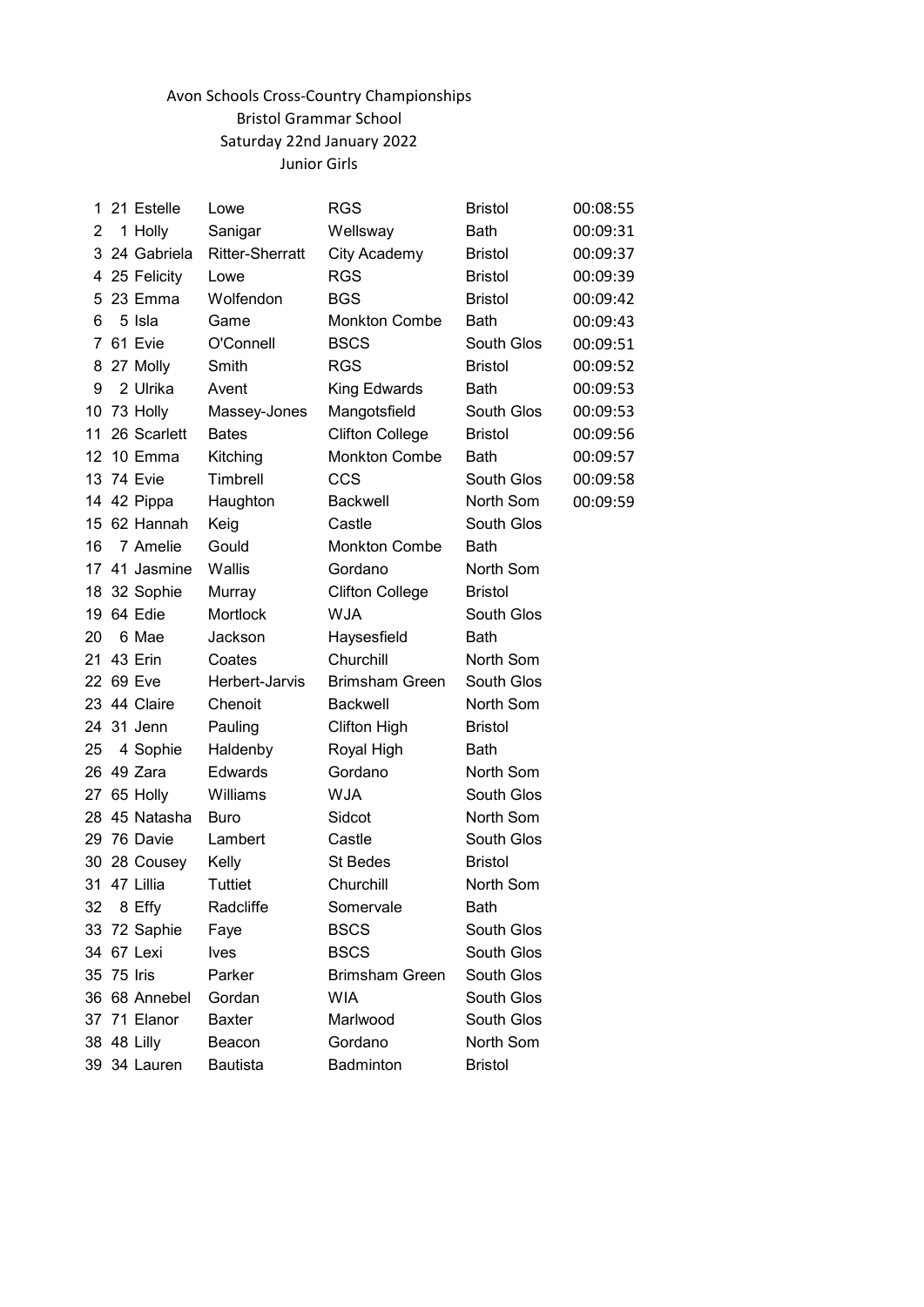# Avon Schools Cross-Country Championships Bristol Grammar School Saturday 22nd January 2022 Intermediate Girls

| 1  | 1 Isobel      | Cotterill      | Hayesfield      | Bath           | 00:12:37 |
|----|---------------|----------------|-----------------|----------------|----------|
| 2  | 21 Laura      | Chance         | Redmaids        | <b>Bristol</b> | 00:12:39 |
|    | 3 34 Zoey     | <b>Starke</b>  | <b>BGS</b>      | <b>Bristol</b> | 00:12:50 |
|    | 4 22 Sophie   | Hayes-Hoyle    | <b>APS</b>      | <b>Bristol</b> | 00:12:52 |
|    | 5 41 Talia    | Hughes         | Sidcot          | North Som      | 00:13:21 |
| 6  | 30 Ella       | Smith          | Colston's       | <b>Bristol</b> | 00:13:25 |
|    | 7 24 Corinne  | Jones          | <b>BFS</b>      | <b>Bristol</b> | 00:13:28 |
|    | 8 29 Elen     | Ruck           | <b>BFS</b>      | <b>Bristol</b> | 00:13:39 |
| 9  | 26 Maeve      | Robinson       | <b>St Bedes</b> | <b>Bristol</b> | 00:13:46 |
|    | 10 42 Mia     | Darlington     | Clevedon        | North Som      | 00:13:54 |
| 11 | 28 Molly      | <b>Thomas</b>  | Redmaids        | <b>Bristol</b> | 00:13:56 |
| 12 | 61 Ferya      | <b>Bradley</b> | Castle          | South Glos     | 00:13:58 |
| 13 | 5 Sophie      | Skidmore       | Royal High      | <b>Bath</b>    |          |
| 14 | 2 Erin        | Shepherd       | Royal High      | <b>Bath</b>    |          |
|    | 23 Clemmie    | Lee            |                 | <b>Bristol</b> |          |
| 15 |               |                |                 |                |          |
| 16 | 6 Lily        | Wyber          | Oldfield        | Bath           |          |
| 17 | 62 Molly      | Ovenden        | <b>WIA</b>      | South Glos     |          |
| 18 | 33 Abbie      | Woodworth      | <b>SMRT</b>     | <b>Bristol</b> |          |
| 19 | 8 Maegan      | Tarling        | Oldfield        | <b>Bath</b>    |          |
| 20 | 3 Lottie      | Silverton      | Royal High      | <b>Bath</b>    |          |
| 21 | 43 Lyla       | <b>Briit</b>   | <b>Broadoak</b> | North Som      |          |
| 22 | 66 Abbey      | <b>Bonnet</b>  | Castle          | South Glos     |          |
| 23 | 7 Jessica     | Lewis          | Royal High      | <b>Bath</b>    |          |
|    | 24 44 Katie   | Lawrence       | Clevedon        | North Som      |          |
|    | 25 47 Martyna | Petrynska      | Gordano         | North Som      |          |
|    | 26 45 Rosie   | Walker         | <b>Backwell</b> | North Som      |          |
|    | 27 65 Beth    | Elderton       | Castle          | South Glos     |          |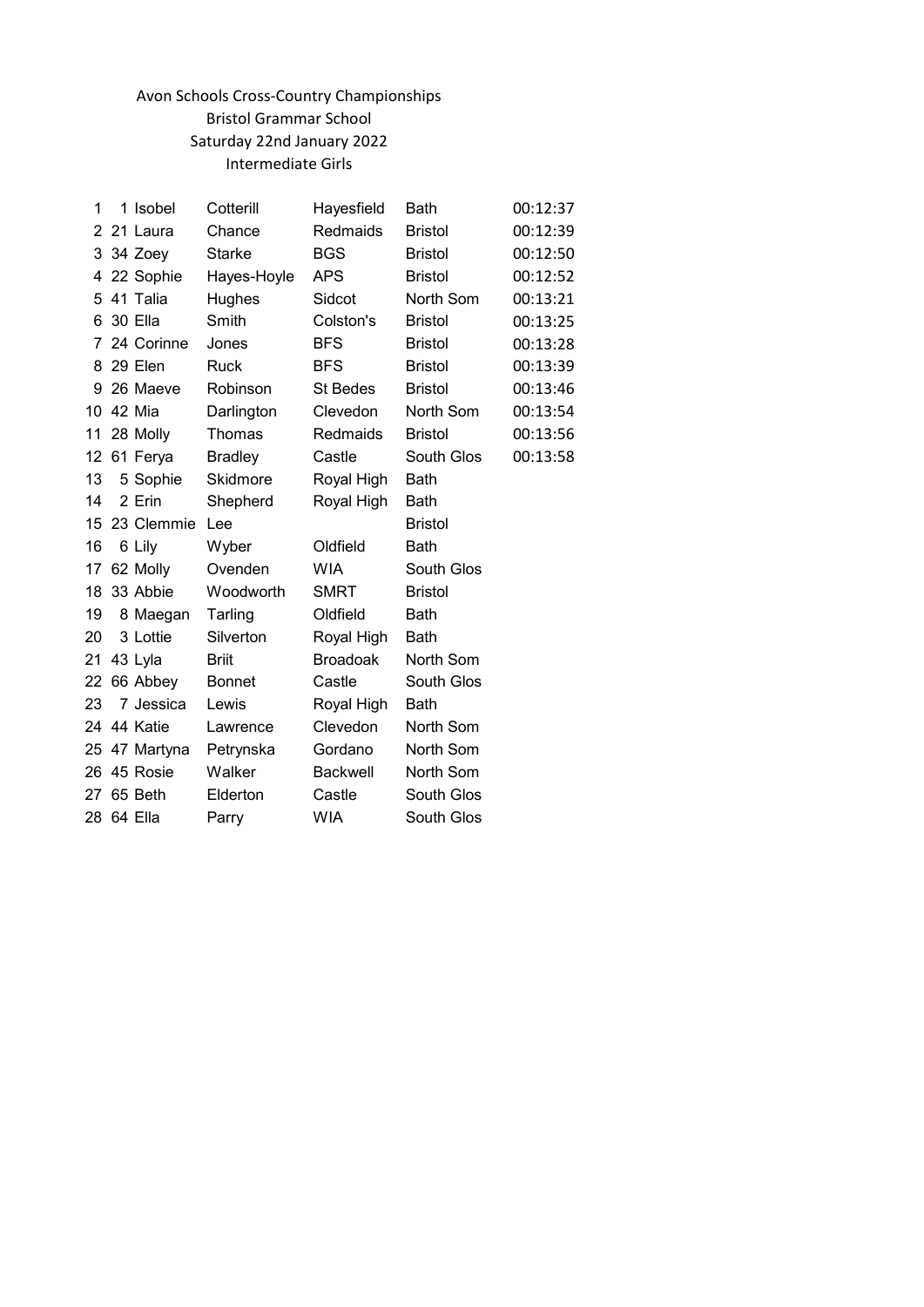# Avon Schools Cross-Country Championships Bristol Grammar School Saturday 22nd January 2022 Senior Girls

|    | 1 21 Megan   | Hornung                | BGS                    | <b>Bristol</b> |
|----|--------------|------------------------|------------------------|----------------|
|    | 2 41 Alice   | <b>Bridger Morales</b> | <b>Backwell</b>        | North Som      |
| 3  | 2 Annabelle  | Wallace                | Monkton Combe          | <b>Bath</b>    |
| 4  | 1 Amey       | <b>Nicholls</b>        | Wellsway               | Bath           |
|    | 5 27 Ella    | Treby                  | <b>BCCS</b>            | <b>Bristol</b> |
| 6  | 5 Grace      | Ardus                  | Kingswood              | Bath           |
| 7  | 6 Emily      | Ardus                  | Kingswood              | Bath           |
| 8  | 3 Evie       | <b>Bradley</b>         | Kingswood              | <b>Bath</b>    |
|    | 9 23 Boo     | Watts                  | <b>BGS</b>             | <b>Bristol</b> |
| 10 | 61 Alex      | Oliver                 | SGS                    | South Glos     |
| 11 | 7 Tobina     | Laurence               | Kingswood              | Bath           |
| 12 | 8 Emily      | Hall                   | <b>Monkton Combe</b>   | <b>Bath</b>    |
|    | 13 25 Evelin | Calhaem                | <b>Clifton College</b> | <b>Bristol</b> |